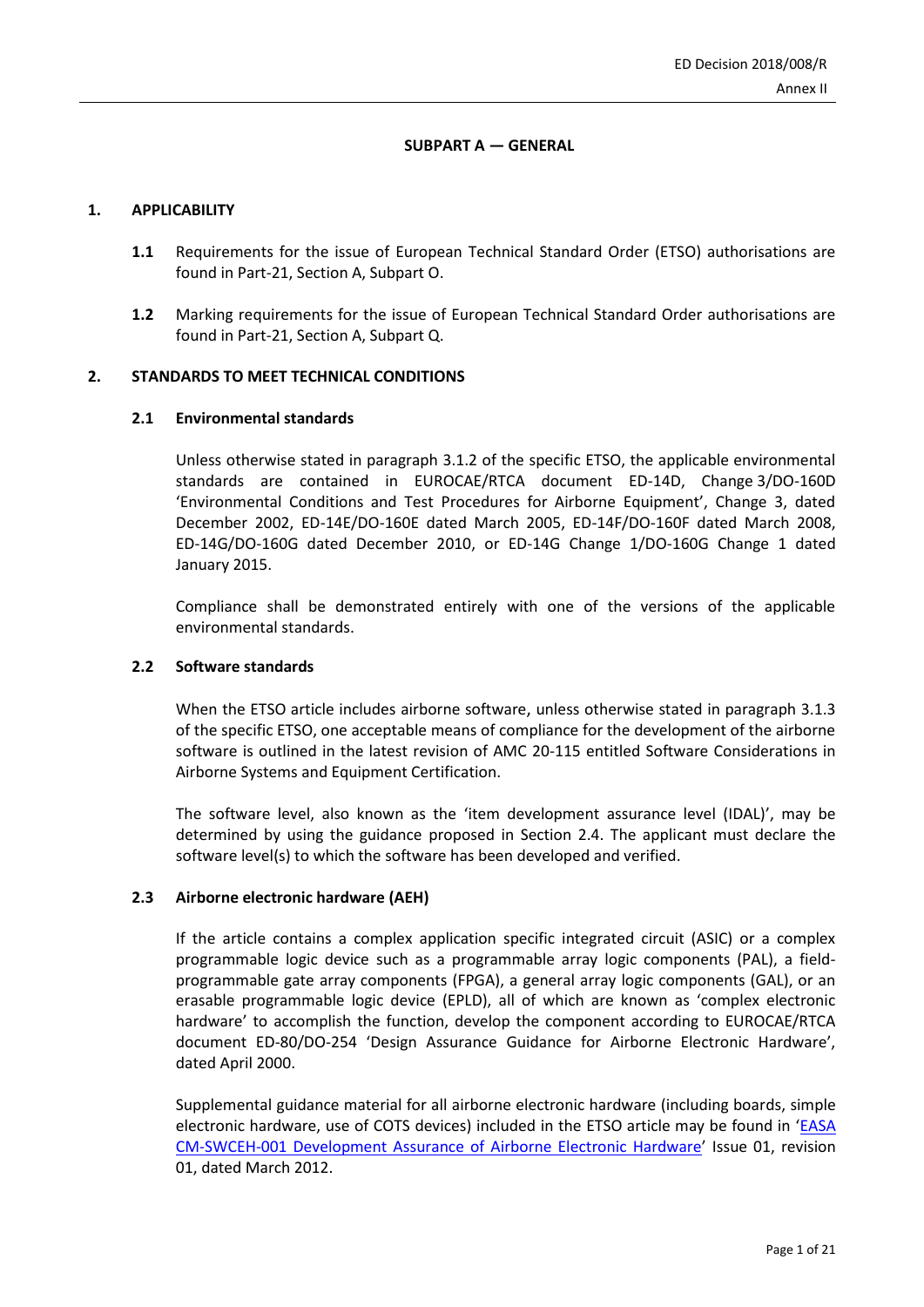The design assurance level, also known as the 'item development assurance level (IDAL) for airborne electronic hardware (AEH)', may be determined by using the guidance proposed in Section 2.4. The applicant must declare the design assurance level(s) to which the AEH has been developed and verified.

# **2.4 Failure condition classification and development assurance**

During the development of an ETSO article, consideration should be given to failure conditions, and the ETSO article should then be developed in accordance with the possible effects of those failure conditions at the system and aircraft levels (see AMC CS xx.1309 for further guidance; for CS-23 aircraft, further guidance can be found in FAA AC 23.1309-1E).

The ETSO article shall be developed according to, at least, the development assurance level appropriate to the failure condition classifications expected for the intended installation.

Where the effects at system or aircraft level are not known, due to the non-availability of aircraft or system design data, assumed failure classifications may be used but at a minimum to the level required in the ETSO.

Classification of failure conditions at the level of the ETSO article may change as a result of particular aircraft installation architecture and characteristics.

EUROCAE/SAE document ED-79A/ARP 4754A, 'Guidelines for Development of Civil Aircraft and Systems', dated December 2010, may be used to assign the development assurance level of the ETSO article, software and AEH. The document may be used as well as guidance to ensure a proper development, validation and verification of the ETSO article and its functional requirements.

# **2.5 ETSO article using an ETSO-2C153-authorised IMA platform or module**

When the ETSO article implements one (or several) ETSO-2C153-authorised integrated modular avionics (IMA) platforms/modules and for which the applicant seeks compliance credit from this (these) ETSOA authorisation(s) to demonstrate compliance with one or several functional ETSO standard(s), the applicant shall apply for authorisation to the ETSO-C214 standard, together with the intended functional ETSO standard(s).

Note: A functional ETSO standard is any ETSO standard of CS-ETSO describing an 'aircraft' function, i.e. typically the majority of all ETSO standards except ETSO-2C153 and ETSO-C214.

## **3. ADDITIONAL INFORMATION**

- **3.1** In some ETSOs, reference is made to an associated FAA standard. In these cases the corresponding FAA technical standard order (TSO) can be consulted on [http://rgl.faa.gov/Regulatory\\_and\\_Guidance\\_Library/rgTSO.nsf/Frameset?OpenPage.](http://rgl.faa.gov/Regulatory_and_Guidance_Library/rgTSO.nsf/Frameset?OpenPage)
- **3.2** Standards documents referred to in this CS-ETSO may be purchased or obtained from the following organisations:
	- EUROCAE documents may be purchased from:

European Organisation for Civil Aviation Equipment